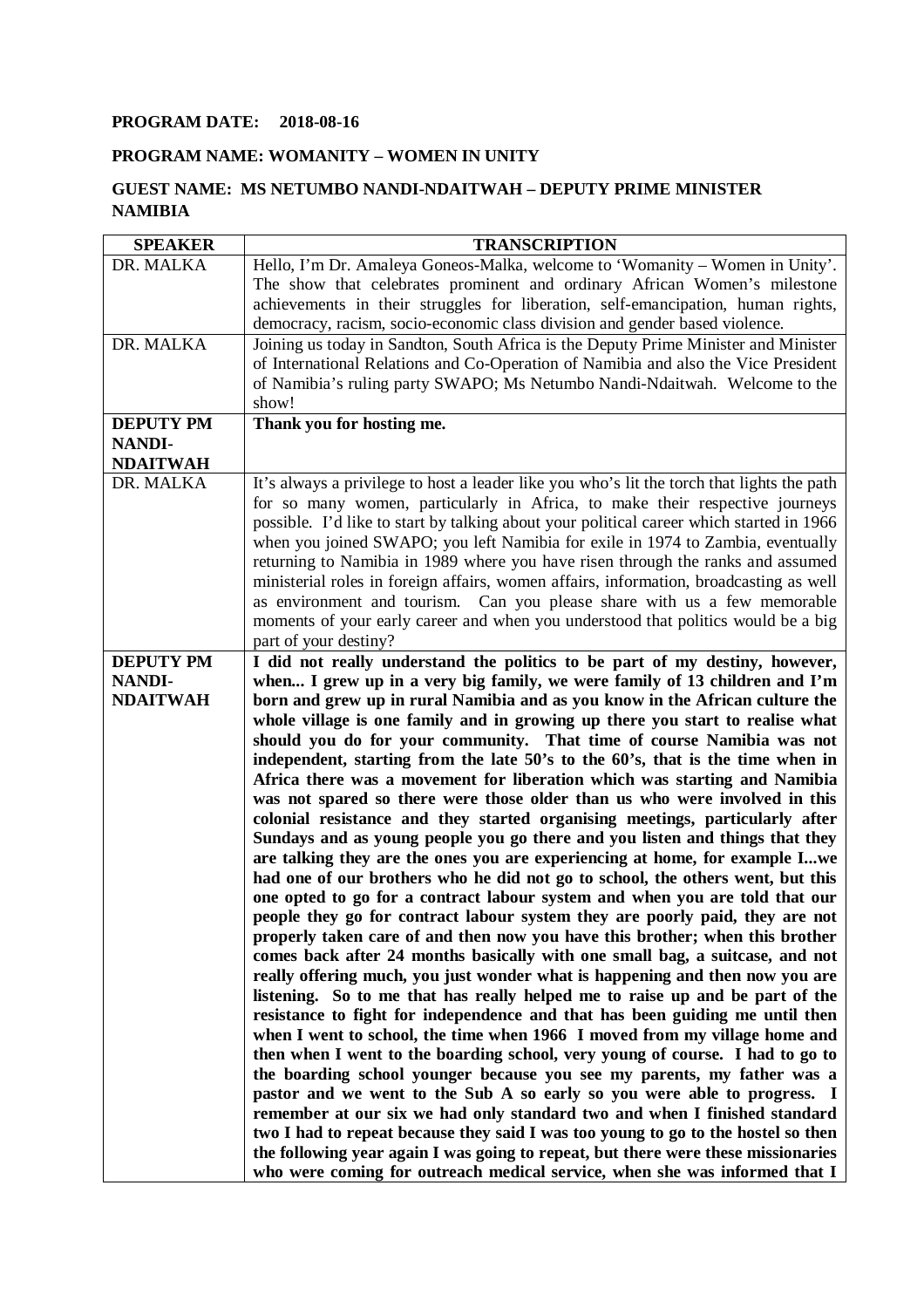|                                  | was going to repeat for a second time they said no, I'm going to take her up. So<br>that is how I went early to the boarding school and that was a missionary<br>school, Anglican Church, so and the Anglican Church, particularly in Namibia,<br>that St. Mary's Anglican Church is seen to be the birth place of colonial<br>resistance, particularly in the northern Namibia. So that is how my political<br>career has developed and even when I joined I was at this school until then<br>when finally the SWAPO Youth League was established at the Tanga<br>Consultative Congress which was in Tanganyika; Tanzania then, now then the<br>wings were established like the SWAPO Youth League, the Women's League,<br>the Elder's Council. So then we formed also a branch back home in Namibia<br>and at that point I was then elected or appointed by my colleagues to be the<br>chairperson of the SWAPO Youth League in Ovamboland at that time. So that<br>is how my political career started and then we start now our mobilisation work,<br>then when I was arrested, that was '73, and upon my release I was then given 3<br>years suspension, so when I was then released I was then that time teaching<br>unqualified teacher. But you see when you are on a suspension for 3 years it<br>means you should not do any political activities for that period and if that<br>happens you'll only be locked in for 3 years, you don't need to go to a court or<br>Then lucky enough that was the time also there was a coup in<br>anything.<br>Portugal, you remember the Coutinho Coup and things changed in Angola but<br>of course Angola was not yet independent, however, because of the coup in<br>Portugal things were a bit okay so that's why in 1974, together with my four<br>comrades, we left the country. It was a long journey but I was a group leader,<br>it's obvious; being the chairperson of the SWAPO Youth League in the |
|----------------------------------|-------------------------------------------------------------------------------------------------------------------------------------------------------------------------------------------------------------------------------------------------------------------------------------------------------------------------------------------------------------------------------------------------------------------------------------------------------------------------------------------------------------------------------------------------------------------------------------------------------------------------------------------------------------------------------------------------------------------------------------------------------------------------------------------------------------------------------------------------------------------------------------------------------------------------------------------------------------------------------------------------------------------------------------------------------------------------------------------------------------------------------------------------------------------------------------------------------------------------------------------------------------------------------------------------------------------------------------------------------------------------------------------------------------------------------------------------------------------------------------------------------------------------------------------------------------------------------------------------------------------------------------------------------------------------------------------------------------------------------------------------------------------------------------------------------------------------------------------------------------------------------------------------------------------------------------------------------------|
|                                  | Ovamboland and you are in a group of this and they recognise this leadership,<br>so we took the journey; that's how my political career is developed.                                                                                                                                                                                                                                                                                                                                                                                                                                                                                                                                                                                                                                                                                                                                                                                                                                                                                                                                                                                                                                                                                                                                                                                                                                                                                                                                                                                                                                                                                                                                                                                                                                                                                                                                                                                                       |
| DR. MALKA                        | Thank you so much for sharing that story and evoking such rich memories of your<br>passage looking at community, being raised with 13 children in a family and then<br>following on to pursue your political career. Now looking back at all the years that<br>have passed; do you think that Namibia as a country is in the right place that you had<br>imagined it to be now, after all those years?                                                                                                                                                                                                                                                                                                                                                                                                                                                                                                                                                                                                                                                                                                                                                                                                                                                                                                                                                                                                                                                                                                                                                                                                                                                                                                                                                                                                                                                                                                                                                      |
| <b>DEPUTY PM</b>                 | Yes. First when I participated in the liberation struggle through SWAPO, the                                                                                                                                                                                                                                                                                                                                                                                                                                                                                                                                                                                                                                                                                                                                                                                                                                                                                                                                                                                                                                                                                                                                                                                                                                                                                                                                                                                                                                                                                                                                                                                                                                                                                                                                                                                                                                                                                |
| <b>NANDI-</b><br><b>NDAITWAH</b> | aim is to liberate the country and even when I went into exile the aim is to<br>liberate the country, so I'm so happy, I'm satisfied that Namibia is today<br>independent for the past 29 years, going to be, and the people of Namibia can<br>now decide on their own destiny. Of course there's nothing that does not have<br>challenges and you have to accept that when we were fighting for independence<br>the international solidarity was so strong. The international support was so<br>strong but with Namibia's independence we have to do everything on our own<br>and the history of our colonisation has really hit into the core of what would one<br>need for development and that is education. So we use the time we got our<br>independence we had a very big skill deficit. Of course we tried; when we were<br>in exile SWAPO had education senders, particularly in Angola as well as in<br>Zambia. Some Namibians were accorded scholarships to friendly countries to<br>study in different fields, Namibia being a Trustee of United Nations; you<br>remember there was the UN Council for Namibia which was like a government<br>for Namibia under the UN, so they also looked into this issue of education and<br>that's why the United Nations Institute for Namibia was established in Lusaka,<br>so they train some of the people who are now occupying critical position in the<br>country, however, the majority of Namibians remained in the country and that<br>skill deficit is still haunting us, regardless to the fact that when we got our<br>independence we had priorities education, health, housing and agriculture and<br>at the time of independence we had to bring together eleven different<br>educational systems which were based on ethnicity. Up to now we are on the<br>process of reforming our education, again, Namibia is not an island, we are part                                                |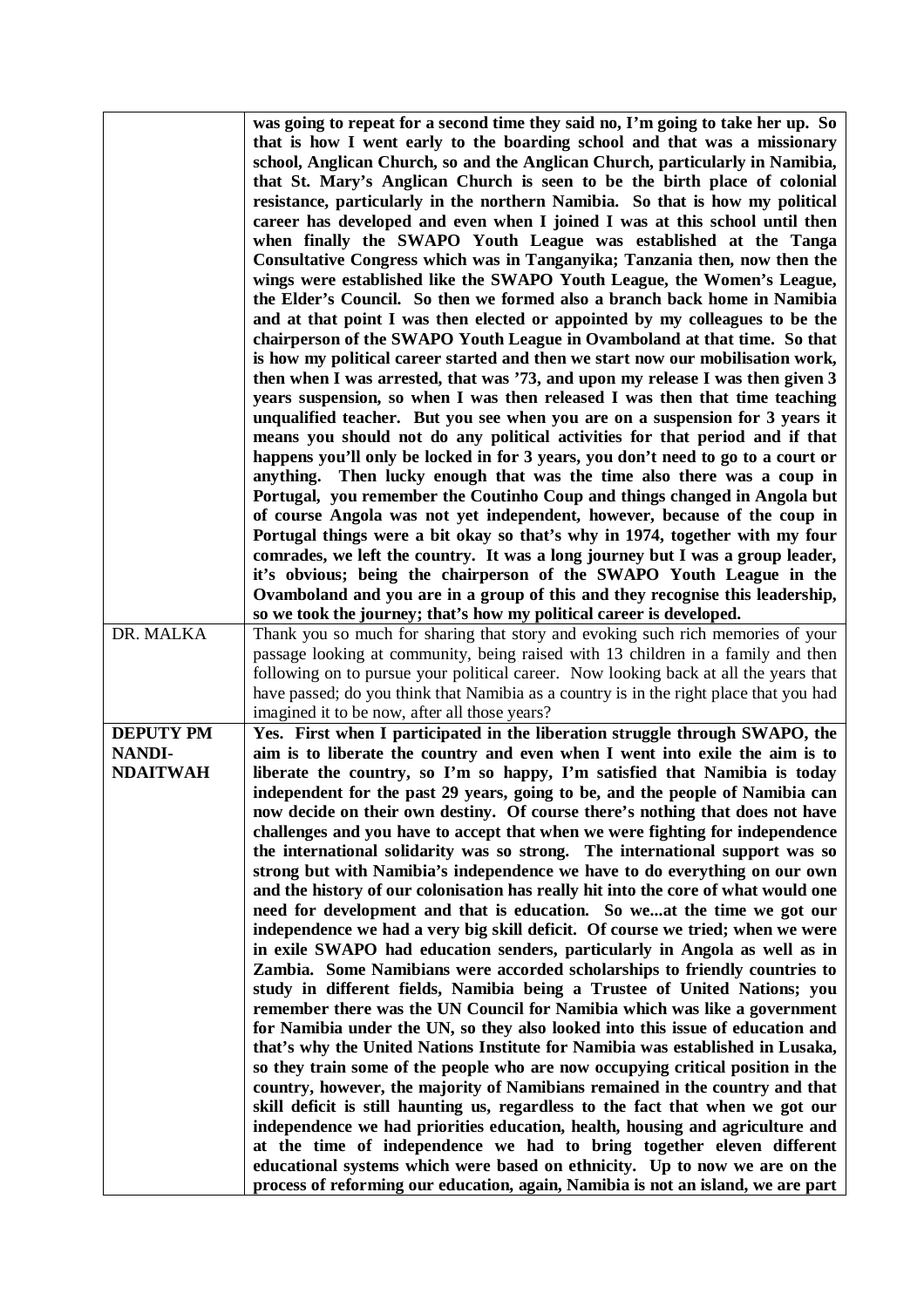|          | of the international, economic and political system, but here I want to<br>emphasise on the issue of the economic system. When the whole world is now<br>experiencing recession it is also affecting us seriously. The time we got our<br>independence in 1990 that is the time like HIV/AIDS was really haunting the<br>whole world but we faced it, we have to thank the US President's programme<br>on HIV/AIDS that we have benefit, the US AIDS programme because the first<br>years it was really eating even into our health sector because you had so many<br>people had to be admitted, you needed medication of all different types of<br>illness, as you know that whenever the person is HIV the opportunity diseases<br>comes in, so it was really getting into us and affecting a lot of our developmental<br>programmes but we managed with that support of the US AIDS programmes to<br>handle it, but there was that shortfall, because even the life expectancy had to<br>go down and we had to deal with those challenges. With the current world<br>economic recession unemployment is a problem so we have young people who<br>are unemployed, some with qualifications and this is also a problem of<br>guidingcareer guidance, so you might find some of the fields like<br>administration, human resources development; they are flooded, but then you<br>have fields which are needed for innovation purposes, for growing the economy<br>which don't have the necessary skills and some of the investors, when they come<br>and they feel you don't have the skills then they have to bring in. So this iswe<br>didn't want it to be at that level but we are facing those things and we are<br>looking into them, how we can address them because with the resources that we<br>are having, with our population of 2.3 million, at least we would be able to take<br>care of our citizens. We did the best we can do under the circumstances and<br>that's why Namibia is now regarded as an upper-middle income but we have a<br>challenge for the gap between those who have and those who are on the other<br>hand; when we got our independence the economic system was on one side on<br>those who were more advantaged and the majority who were disadvantaged but<br>we did not got independence and say we have to share everything so we had to<br>do it systematically, hence that gap we are talking about, but we are really in<br>the process to try to close that gap. So we are okay, we have peace, we have<br>stability, we are managing our economy, we are managing our finances but we<br>could have been better; if we didn't have the skill gap, if we did not come in at<br>the time when HIV/AIDS was really getting into many countries. So as you are<br>planning then there are always some intervention that comes in, but currently<br>our president, he has declared poverty eradication and under the Harambee<br>Prosperity Plan the nation is now rallying over that and to see how we can bring<br>about prosperity in Namibia. |
|----------|----------------------------------------------------------------------------------------------------------------------------------------------------------------------------------------------------------------------------------------------------------------------------------------------------------------------------------------------------------------------------------------------------------------------------------------------------------------------------------------------------------------------------------------------------------------------------------------------------------------------------------------------------------------------------------------------------------------------------------------------------------------------------------------------------------------------------------------------------------------------------------------------------------------------------------------------------------------------------------------------------------------------------------------------------------------------------------------------------------------------------------------------------------------------------------------------------------------------------------------------------------------------------------------------------------------------------------------------------------------------------------------------------------------------------------------------------------------------------------------------------------------------------------------------------------------------------------------------------------------------------------------------------------------------------------------------------------------------------------------------------------------------------------------------------------------------------------------------------------------------------------------------------------------------------------------------------------------------------------------------------------------------------------------------------------------------------------------------------------------------------------------------------------------------------------------------------------------------------------------------------------------------------------------------------------------------------------------------------------------------------------------------------------------------------------------------------------------------------------------------------------------------------------------------------------------------------------------------------------------------------------------------------------------------------------------------------------------------------------------------------------------------------------------------------------------------------------------------------------------------------------------------------------------------------------------------------------------------------------------------------------------------------------------------------------------------------------------------|
| DR.MALKA | Thank you for giving us the brief history in terms of the progress of how the<br>country has moved from attaining its independence to start addressing issues of<br>capacity and looking at the re-distribution or up-skilling of certain environments and<br>needs in order to take the economy onto the next level. AIDS and HIV is one of the<br>most devastating diseases to cause rife across the continent and one of the most<br>vulnerable population groups to be affected by it remains women and you have been<br>very pivotal in terms of advocating the protection of the rights of women as well as<br>children and I'd like to quote from one of the speeches that you gave at a UN global<br>leaders meeting in 2015 where you said "Namibia commits herself to continue to<br>sensitise our people to fully embrace the critical role women play in society" part of<br>those interventions have included establishing a ministry of gender equality and child<br>welfare to spearhead mainstream gender issues.<br>Gender responsive budgeting,<br>increasing the number of girls participating in both primary and secondary education<br>as well as the national gender plan of action; can you please share with us some of<br>the positive outcomes of these interventions?                                                                                                                                                                                                                                                                                                                                                                                                                                                                                                                                                                                                                                                                                                                                                                                                                                                                                                                                                                                                                                                                                                                                                                                                                                                                                                                                                                                                                                                                                                                                                                                                                                                                                                                                                                                            |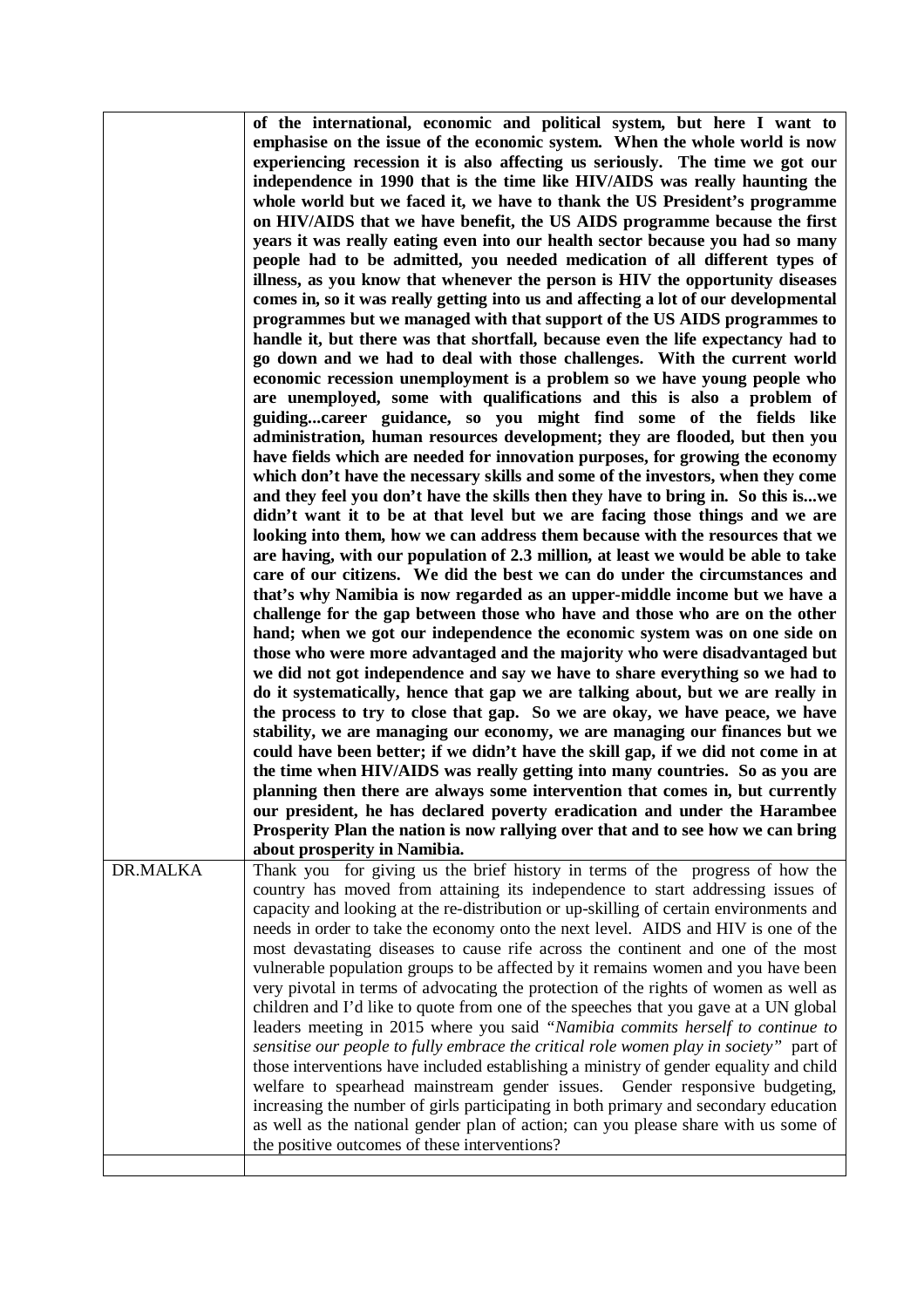| <b>DEPUTY PM</b> | Yes, I think here I must admit that I might be selfish and self-centred; self-                                                                                |
|------------------|---------------------------------------------------------------------------------------------------------------------------------------------------------------|
| <b>NANDI-</b>    | centred in terms that I'm a woman and I cannot compromise in as far as                                                                                        |
| <b>NDAITWAH</b>  | advocate for women empowerment, women's rights and of course as a woman                                                                                       |
|                  | I'm a parent, I'm a mother and I see when I'm just looking at people as they are                                                                              |
|                  | moving on the street, for me they are all my children and it's even more touchy                                                                               |
|                  | when they have not reached their mature age, so that's why I have been and I                                                                                  |
|                  | will continue to advocate for the rights of women, women empowerment and the                                                                                  |
|                  | rights of the children. I was even given a good opportunity when the founding                                                                                 |
|                  | president gave me a chance to establish the Ministry of Women Affairs and                                                                                     |
|                  | Child Welfare. I recall my first statement when I was appointment as the                                                                                      |
|                  | Minister of Women Affairs and Child Welfare, I say that when it comes to the                                                                                  |
|                  | children we have to make sure that pre-primary school is brought back, is to be                                                                               |
|                  | made part of theour educational system. I'm very happy that that policy has                                                                                   |
|                  | been adopted and they are now being phased in. Pre-schools are in the private                                                                                 |
|                  | hands and they are not accessible to the lower income group or to those who                                                                                   |
|                  | have no income and if your child did not go to a kindergarten or a pre-primary                                                                                |
|                  | you cannot compare with the other, so they are disadvantaged, so this is why I                                                                                |
|                  | found it critical that it should be part of the educational system and I am happy                                                                             |
|                  | it's there. As for the women, we have the National Gender Policy and it's                                                                                     |
|                  | because of this national gender policy that you find that gender is being                                                                                     |
|                  | mainstreamed in all government activities. When it comes to representation,                                                                                   |
|                  | currently the Namibian Cabinet cannot accept any board to be appointed which                                                                                  |
|                  | is not gender balanced, so any minister try to think he canhe or she can take a                                                                               |
|                  | chance, they cannot make it and I'm so happy with our current minister for                                                                                    |
|                  | Women Gender Equality; she's very alert when it comes to that, so thosewhat                                                                                   |
|                  | I said that time is now manifesting itself if one looked at all the boards of                                                                                 |
|                  | parastatals that there is a gender balance. Similarly, when it comes to gender                                                                                |
|                  | budgetingbecause what really gender budgeting simply means is when a                                                                                          |
|                  |                                                                                                                                                               |
|                  | ministry is looking at their budget they have to answer a question; to what<br>extent does this budget impact in the life of a woman. I remember one time our |
|                  |                                                                                                                                                               |
|                  | minister of works confronted me and say you say we should do gender                                                                                           |
|                  | budgeting, now we are having a budget of transportI mean of works, where<br>we have construction of roads, construction of buildings; are you telling us that |
|                  | we must have women who are part of the construction or what do you mean                                                                                       |
|                  | with your gender budgeting? I said that's one of them, they should be part of                                                                                 |
|                  |                                                                                                                                                               |
|                  | the construction but the gender budgeting is for you, you have to think when                                                                                  |
|                  | you are putting up a road, you must try to understand because in some areas                                                                                   |
|                  | you have women who are having their products and they need to take those                                                                                      |
|                  | products to the market so you must see where it can make an impact. So if your                                                                                |
|                  | road is going now to make it easy for the women to bring their product to the                                                                                 |
|                  | market, for me that's gender budgeting because you are helping these women.                                                                                   |
|                  | For example; you are designing a town, and that town does not have facilities,                                                                                |
|                  | even if for want to change the baby and so on, it is not helpful because you are                                                                              |
|                  | now making the women to be confined at her home because the town is not                                                                                       |
|                  | friendly for them to be there. So those things are really happening there and                                                                                 |
|                  | another area is not only now in the public sector, even in the private sector they                                                                            |
|                  | are becoming gender conscious, so you find all these debates, so it's really                                                                                  |
|                  | paying off but we cannot say all is done, we still have a long way to go because                                                                              |
|                  | the attitude and the attitude is not only attitude of men towards women, you                                                                                  |
|                  | also find attitude of women to gender issues. You have to deal with people's                                                                                  |
|                  | mentality and people should not think that simply because you are a woman you                                                                                 |
|                  | are gender aware or you can understand the whole concept for gender                                                                                           |
|                  | mainstreaming and gender activities. So that's why now we are saying we must                                                                                  |
|                  | try to bring on board both men and women. I remember when Iwhen my                                                                                            |
|                  | mother was alive, we went home and I had my young boy, my son and the girls                                                                                   |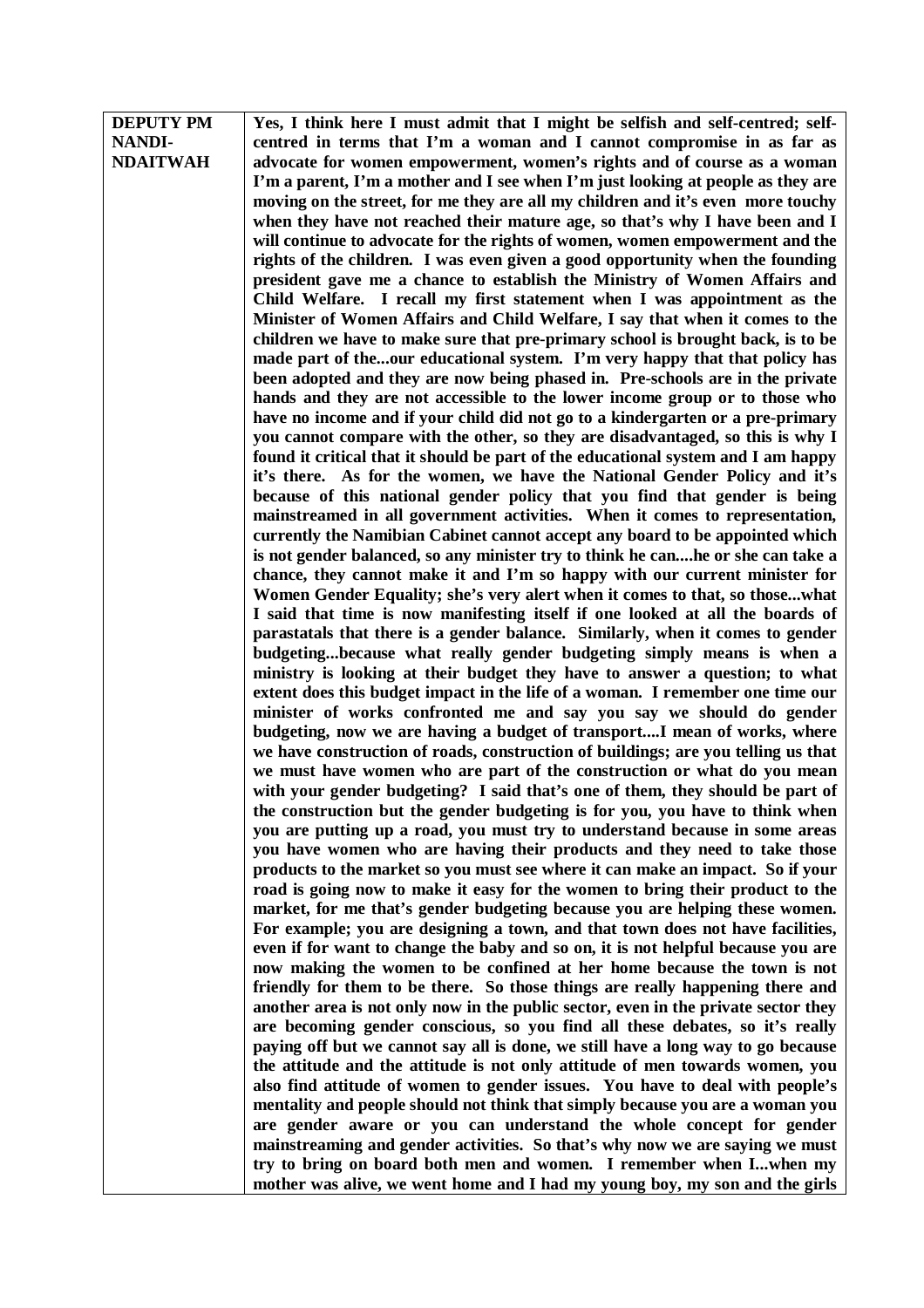|                                  | were pointing mahangu, which you know traditionally is a women's job, now<br>this boy came and grabbed and then start pointing; now when my mother came<br>there she was so furious and then he say what are you trying to do, is this your<br>mother's gender things that you want to bring into my house? So it's not an<br>easy thing at all but I'm happy as to what we are doing, Namibians are<br>becoming gender conscious, some make it a joke, you can see it when it's serious<br>but for me as long as things are happening they will get used to it. Sometimes<br>you find when women are appointed people say you are wheel barrowed, when<br>you were not elected, maybe you were appointed by the president and for me I<br>say I have no problem to be wheel barrowed because I know when I am there I<br>am going to do the work. What I want is to be given an opportunity and I tell<br>my fellow women don't be discouraged by those who are saying you are wheel<br>barrowed, personally when I first became a member of parliament, to be elected<br>or to be appointed as the Deputy Minister of Foreign Affairs, I was not on the<br>first list of SWAPO at independence after the UN supervised the elections, but<br>the president appointment me among the six and for me, I don't feel bad about<br>it because not everybody with the qualification, with the capacity can be elected<br>because the number of people to be elected is so limited and what I can bring on<br>So whether you are elected, whether you are appointed, the<br>the table.<br>responsibilities are the same. So these are the policies that are now working, we<br>have also adapted the married person equality act because in Namibia the time<br>of independence if you are married you are a minor to your husband, you<br>cannot put your husband on your medical aid, you cannot put your children on<br>your medical aid, so once you are married and even if your husband does not<br>work and I have seen this, I experienced it myself. When I became a deputy<br>minister of Foreign Affairs my husband was unemployed and we had one child,<br>so when I applied for medical aid for myself and wanted to include my husband<br>and my son, I received a letter that you are married, therefore you cannot have<br>any dependents in your medical aid, your husband and your children do not<br>quality. When I received that letter I wrote I think a six page letter, I say I am a<br>breadwinner; you are not a breadwinner |
|----------------------------------|---------------------------------------------------------------------------------------------------------------------------------------------------------------------------------------------------------------------------------------------------------------------------------------------------------------------------------------------------------------------------------------------------------------------------------------------------------------------------------------------------------------------------------------------------------------------------------------------------------------------------------------------------------------------------------------------------------------------------------------------------------------------------------------------------------------------------------------------------------------------------------------------------------------------------------------------------------------------------------------------------------------------------------------------------------------------------------------------------------------------------------------------------------------------------------------------------------------------------------------------------------------------------------------------------------------------------------------------------------------------------------------------------------------------------------------------------------------------------------------------------------------------------------------------------------------------------------------------------------------------------------------------------------------------------------------------------------------------------------------------------------------------------------------------------------------------------------------------------------------------------------------------------------------------------------------------------------------------------------------------------------------------------------------------------------------------------------------------------------------------------------------------------------------------------------------------------------------------------------------------------------------------------------------------------------------------------------------------------------------------------------------------------------------------------------------------------------------------------------------------------------------------------------------------------|
| DR. MALKA                        | Deputy Minister and I read somewhere that in Namibia there was a census in 2011                                                                                                                                                                                                                                                                                                                                                                                                                                                                                                                                                                                                                                                                                                                                                                                                                                                                                                                                                                                                                                                                                                                                                                                                                                                                                                                                                                                                                                                                                                                                                                                                                                                                                                                                                                                                                                                                                                                                                                                                                                                                                                                                                                                                                                                                                                                                                                                                                                                                   |
|                                  | and 2013 that 44% of households are headed by women, so women are effectively<br>breadwinners.                                                                                                                                                                                                                                                                                                                                                                                                                                                                                                                                                                                                                                                                                                                                                                                                                                                                                                                                                                                                                                                                                                                                                                                                                                                                                                                                                                                                                                                                                                                                                                                                                                                                                                                                                                                                                                                                                                                                                                                                                                                                                                                                                                                                                                                                                                                                                                                                                                                    |
| <b>DEPUTY PM</b>                 | Yes, when you are not married it's okay, you are a breadwinner, but when you                                                                                                                                                                                                                                                                                                                                                                                                                                                                                                                                                                                                                                                                                                                                                                                                                                                                                                                                                                                                                                                                                                                                                                                                                                                                                                                                                                                                                                                                                                                                                                                                                                                                                                                                                                                                                                                                                                                                                                                                                                                                                                                                                                                                                                                                                                                                                                                                                                                                      |
| <b>NANDI-</b><br><b>NDAITWAH</b> | are married that time, you cannot be a breadwinner. However, I made that<br>letter, the issue was discussed; today it's abolished. So things are moving very<br>well, now women are happy, even the salaries were not the same and how we<br>also discovered that the salaries were not the same; one of our ministers, that<br>in parliament and she was sitting next to her colleague who's a man and that<br>time people were receiving cheques, now she just peeped and she saw that her<br>cheque was lower than the minister who was a man's cheque, she grabbed it<br>and said no, no, no let me see what is happening; then she also made a case. So<br>from there the salaries were put at par in the government, so policies are<br>moving as far as women's empowerment is concerned.                                                                                                                                                                                                                                                                                                                                                                                                                                                                                                                                                                                                                                                                                                                                                                                                                                                                                                                                                                                                                                                                                                                                                                                                                                                                                                                                                                                                                                                                                                                                                                                                                                                                                                                                                  |
| DR. MALKA                        | But it seems it needs to be experienced by individuals like yourself and other women                                                                                                                                                                                                                                                                                                                                                                                                                                                                                                                                                                                                                                                                                                                                                                                                                                                                                                                                                                                                                                                                                                                                                                                                                                                                                                                                                                                                                                                                                                                                                                                                                                                                                                                                                                                                                                                                                                                                                                                                                                                                                                                                                                                                                                                                                                                                                                                                                                                              |
|                                  | who are leaders to take charge and say we're not tolerating this type of inequality,<br>we require parity. Deputy Prime Minister one of the things that I wanted to ask you;<br>you are a female leader, the Prime Minister is a female leader; we have very few<br>female leaders though when we look across the African continent; last week we had<br>an interview with former president of Liberia; Ellen Johnson Sirleaf; we've had<br>Joyce Banda of Malawi, but we've had very few female leaders; do you think that<br>the time is right now for countries across the continent to accept more female                                                                                                                                                                                                                                                                                                                                                                                                                                                                                                                                                                                                                                                                                                                                                                                                                                                                                                                                                                                                                                                                                                                                                                                                                                                                                                                                                                                                                                                                                                                                                                                                                                                                                                                                                                                                                                                                                                                                     |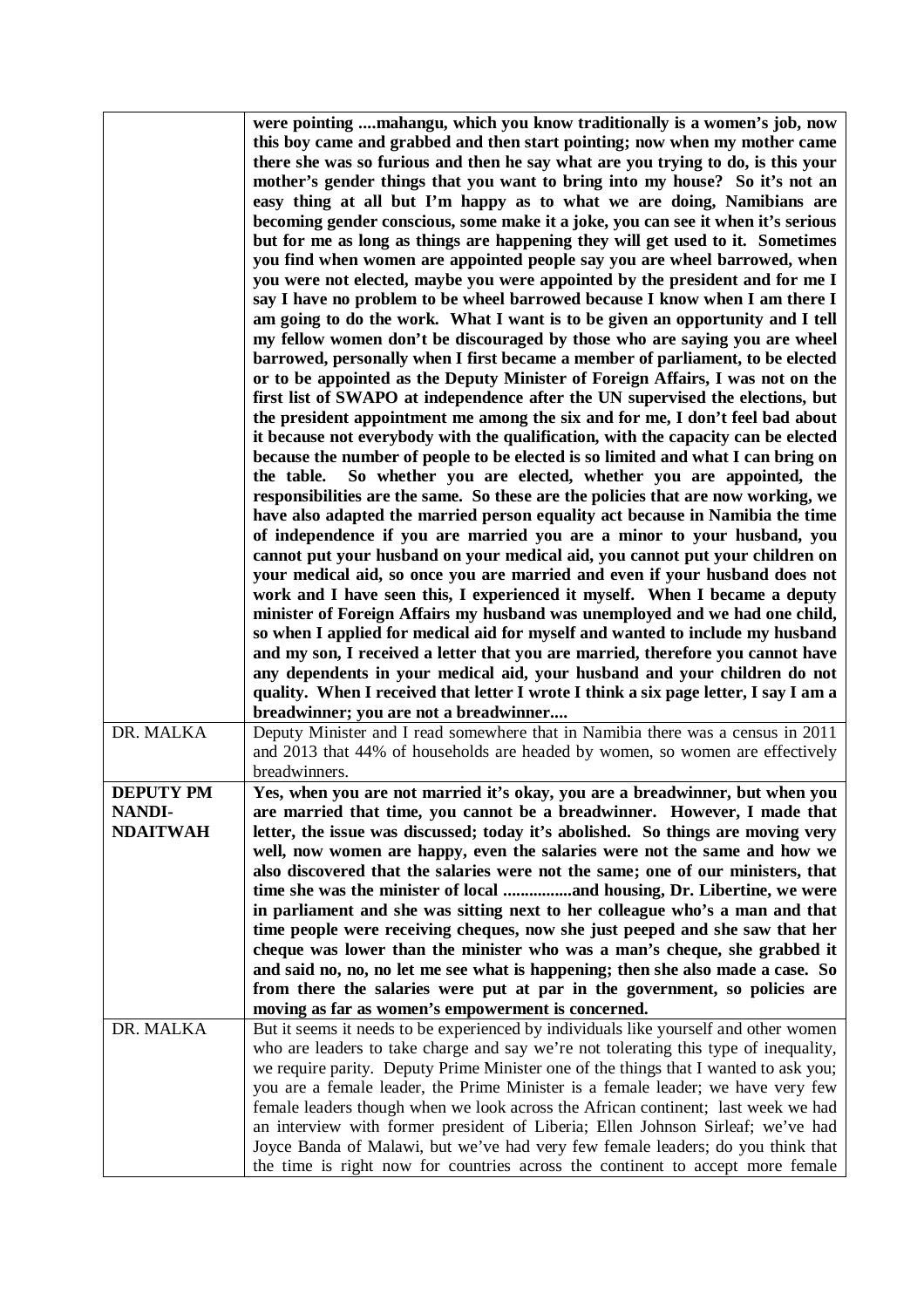|                                                      | leaders?                                                                                                                                                                                                                                                                                                                                                                                                                                                                                                                                                                                                                                                                                                                                                                                                                                                                                                                                                                                        |
|------------------------------------------------------|-------------------------------------------------------------------------------------------------------------------------------------------------------------------------------------------------------------------------------------------------------------------------------------------------------------------------------------------------------------------------------------------------------------------------------------------------------------------------------------------------------------------------------------------------------------------------------------------------------------------------------------------------------------------------------------------------------------------------------------------------------------------------------------------------------------------------------------------------------------------------------------------------------------------------------------------------------------------------------------------------|
| <b>DEPUTY PM</b><br><b>NANDI-</b><br><b>NDAITWAH</b> | They are not. They are not many who are accepting but time has to be made;<br>time has to be made to accept female leaders but if you look at what is<br>happening, there are many things that are telling you that it seems that some<br>communities, some societies are not ready for the female leaders and that is why<br>the trend is moving very slow and Africa has to find a way for taking the lead in<br>order to make our people realise that time has come. The other time I was<br>listening in our television, there was this young girl who was top grade 12<br>learner and she was asked what does she think now that she came on top; I like<br>her response because she says the "future is female." So for me the world, the<br>society, the people must make to understand that the future is female, so I'm<br>seeing some good signs coming but you know that nothing good comes easy and<br>what is happening now when you see women in positions of responsibility, the |
|                                                      | way they perform, for me that is a guarantee that men countries, men societies<br>will be convinced that time has come for women to become heads of state in                                                                                                                                                                                                                                                                                                                                                                                                                                                                                                                                                                                                                                                                                                                                                                                                                                    |
|                                                      | government and you are seeing this from other community activities. You are                                                                                                                                                                                                                                                                                                                                                                                                                                                                                                                                                                                                                                                                                                                                                                                                                                                                                                                     |
|                                                      | seeing women coming up as pastors, things which cannot be thought of before,                                                                                                                                                                                                                                                                                                                                                                                                                                                                                                                                                                                                                                                                                                                                                                                                                                                                                                                    |
|                                                      | more women becoming traditional leaders when you talk about Africa, more                                                                                                                                                                                                                                                                                                                                                                                                                                                                                                                                                                                                                                                                                                                                                                                                                                                                                                                        |
|                                                      | women becoming heads for corporate institutions, which was also rare, like in<br>Namibia the law we found in place, which we have to abolish, does not allow a                                                                                                                                                                                                                                                                                                                                                                                                                                                                                                                                                                                                                                                                                                                                                                                                                                  |
|                                                      | woman even to become a board member of a company unless you have the                                                                                                                                                                                                                                                                                                                                                                                                                                                                                                                                                                                                                                                                                                                                                                                                                                                                                                                            |
|                                                      | permission from your husband but that is no longer existing. Now when you                                                                                                                                                                                                                                                                                                                                                                                                                                                                                                                                                                                                                                                                                                                                                                                                                                                                                                                       |
|                                                      | are having all of those it's a good sign that we are now heading to a point that                                                                                                                                                                                                                                                                                                                                                                                                                                                                                                                                                                                                                                                                                                                                                                                                                                                                                                                |
|                                                      | communities and society will come to accept that, really, the future is female<br>and we can have female national leaders.                                                                                                                                                                                                                                                                                                                                                                                                                                                                                                                                                                                                                                                                                                                                                                                                                                                                      |
| DR. MALKA                                            | That's such a fantastic point "the future is female". One question that I'd like to ask                                                                                                                                                                                                                                                                                                                                                                                                                                                                                                                                                                                                                                                                                                                                                                                                                                                                                                         |
|                                                      | you is you've been attending the BRICS Summit, the 10th Summit which was held                                                                                                                                                                                                                                                                                                                                                                                                                                                                                                                                                                                                                                                                                                                                                                                                                                                                                                                   |
|                                                      | in Sandton, South Africa; could you give us a few of your thoughts in terms of the                                                                                                                                                                                                                                                                                                                                                                                                                                                                                                                                                                                                                                                                                                                                                                                                                                                                                                              |
|                                                      | outcomes of the summit, if it fulfilled your expectations?                                                                                                                                                                                                                                                                                                                                                                                                                                                                                                                                                                                                                                                                                                                                                                                                                                                                                                                                      |
| <b>DEPUTY PM</b><br><b>NANDI-</b>                    | In a way because the only session which I attended which is the outreach but the<br>most important thing is the declaration that was passed and all the                                                                                                                                                                                                                                                                                                                                                                                                                                                                                                                                                                                                                                                                                                                                                                                                                                         |
| <b>NDAITWAH</b>                                      | pronouncements that were made by the BRICS Member States. What is really                                                                                                                                                                                                                                                                                                                                                                                                                                                                                                                                                                                                                                                                                                                                                                                                                                                                                                                        |
|                                                      | important for me which came out is that the BRICS Member States wants to                                                                                                                                                                                                                                                                                                                                                                                                                                                                                                                                                                                                                                                                                                                                                                                                                                                                                                                        |
|                                                      | reach out, particularly focusing on the South South Cooperation and that is a                                                                                                                                                                                                                                                                                                                                                                                                                                                                                                                                                                                                                                                                                                                                                                                                                                                                                                                   |
|                                                      | very great call, particularly for Africa, when we look at the Agenda 2063                                                                                                                                                                                                                                                                                                                                                                                                                                                                                                                                                                                                                                                                                                                                                                                                                                                                                                                       |
|                                                      | whereby we want by the 2063 for Africa to become an industrialised continent<br>and with the programmes that the BRICS are putting up will help there if                                                                                                                                                                                                                                                                                                                                                                                                                                                                                                                                                                                                                                                                                                                                                                                                                                        |
|                                                      | implemented the way they are being mentioned, like now concentrating on                                                                                                                                                                                                                                                                                                                                                                                                                                                                                                                                                                                                                                                                                                                                                                                                                                                                                                                         |
|                                                      | infrastructure development, concentrating on industrialisation; that is very,                                                                                                                                                                                                                                                                                                                                                                                                                                                                                                                                                                                                                                                                                                                                                                                                                                                                                                                   |
|                                                      |                                                                                                                                                                                                                                                                                                                                                                                                                                                                                                                                                                                                                                                                                                                                                                                                                                                                                                                                                                                                 |
|                                                      | Africa also brought on the whole issue of gender mainstreaming and that is very<br>important because we cannot really talk about development if women are                                                                                                                                                                                                                                                                                                                                                                                                                                                                                                                                                                                                                                                                                                                                                                                                                                       |
|                                                      | excluded and if we want to mainstream gender in the activities of the BRICS                                                                                                                                                                                                                                                                                                                                                                                                                                                                                                                                                                                                                                                                                                                                                                                                                                                                                                                     |
|                                                      | and all its partners, that is for me a very important element and it will give us                                                                                                                                                                                                                                                                                                                                                                                                                                                                                                                                                                                                                                                                                                                                                                                                                                                                                                               |
|                                                      | hope that something concrete will come out of the co-operation between the                                                                                                                                                                                                                                                                                                                                                                                                                                                                                                                                                                                                                                                                                                                                                                                                                                                                                                                      |
|                                                      | BRICS among themself and the outreach they want to do for Africa and other<br>countries and continents who were invited to participate in the BRICS meeting.                                                                                                                                                                                                                                                                                                                                                                                                                                                                                                                                                                                                                                                                                                                                                                                                                                    |
| DR. MALKA                                            | So we're going to see the benefits of BRICS extending not just to the BRICS nations                                                                                                                                                                                                                                                                                                                                                                                                                                                                                                                                                                                                                                                                                                                                                                                                                                                                                                             |
|                                                      | but also in those outreach programmes across the rest of the continent.                                                                                                                                                                                                                                                                                                                                                                                                                                                                                                                                                                                                                                                                                                                                                                                                                                                                                                                         |
| <b>DEPUTY PM</b>                                     | Exactly, that is what it is because I think this one was the first to have a high                                                                                                                                                                                                                                                                                                                                                                                                                                                                                                                                                                                                                                                                                                                                                                                                                                                                                                               |
| <b>NANDI-</b>                                        | number of attendance outside the BRICS because the last one they were only                                                                                                                                                                                                                                                                                                                                                                                                                                                                                                                                                                                                                                                                                                                                                                                                                                                                                                                      |
| <b>NDAITWAH</b>                                      | doing about BRICS Plus, now it's BRICS Plus and African Outreach, so every<br>time there's an expansion, so I think that's very important.                                                                                                                                                                                                                                                                                                                                                                                                                                                                                                                                                                                                                                                                                                                                                                                                                                                      |
|                                                      |                                                                                                                                                                                                                                                                                                                                                                                                                                                                                                                                                                                                                                                                                                                                                                                                                                                                                                                                                                                                 |
|                                                      |                                                                                                                                                                                                                                                                                                                                                                                                                                                                                                                                                                                                                                                                                                                                                                                                                                                                                                                                                                                                 |